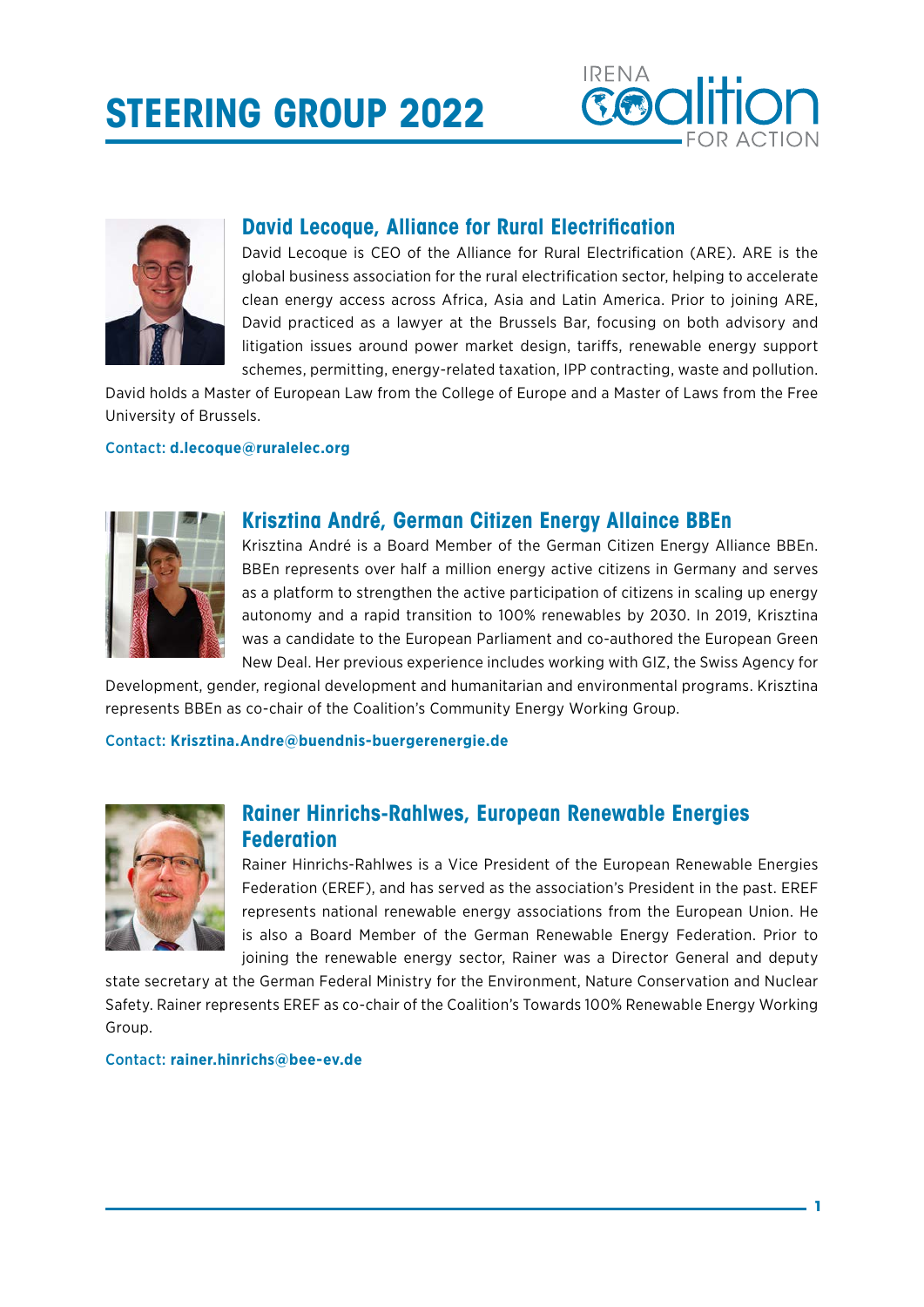



## **Jose Donoso, Global Solar Council**

Jose Donoso is the Chairman of the Global Solar Council (GSC). GSC is an international non-profit association of national, regional and international associations and companies in solar energy. Jose is also Director General of the Spanish National Photovoltaic Association. During his over 30 years in the renewable energy sector, Jose has worked at the Institute for Energy Diversification and Saving, Gamesa, and the Spanish Wind Energy Association.

## Contact: **[j.donoso@unef.es](mailto:j.donoso%40unef.es?subject=)**



## **Maryke van Staden, ICLEI – Local Governments for Sustainability**

Maryke van Staden is Director of ICLEI's carbon*n* Center and Director of Business Development at the ICLEI World Secretariat. ICLEI is a global network of more than 2000 local and subnational governments in over 100 countries committed to sustainable urban development. With a career spanning over 30 years, Maryke focuses on achieving net-zero emissions in cities, towns and regions around the globe. As Director of the carbonn Center, Maryke supports cities and regions with

their climate, energy and air quality reporting on the carbonn Climate Registry, analysing data and progress made, and feeding results into advocacy messaging at the UNFCCC and other forums.

Contact: **[maryke.van.staden@iclei.org](mailto:maryke.van.staden%40iclei.org?subject=)**



## **Marit Brommer, International Geothermal Association**

Marit is the Executive Director of the International Geothermal Association (IGA). IGA is an international non-profit organisation representing the global geothermal energy industry, serving more than 4 000 members through over 30 affiliated organisations. Prior to joining IGA in 2017, Marit worked in the extractive industry for fifteen years. A trained geologist, Marit holds a MSc in Geology from Amsterdam University and a PhD in Applied Geophysics from Delft University of Technology.

Contact: **[marit@lovegeothermal.org](mailto:marit%40lovegeothermal.org?subject=)**